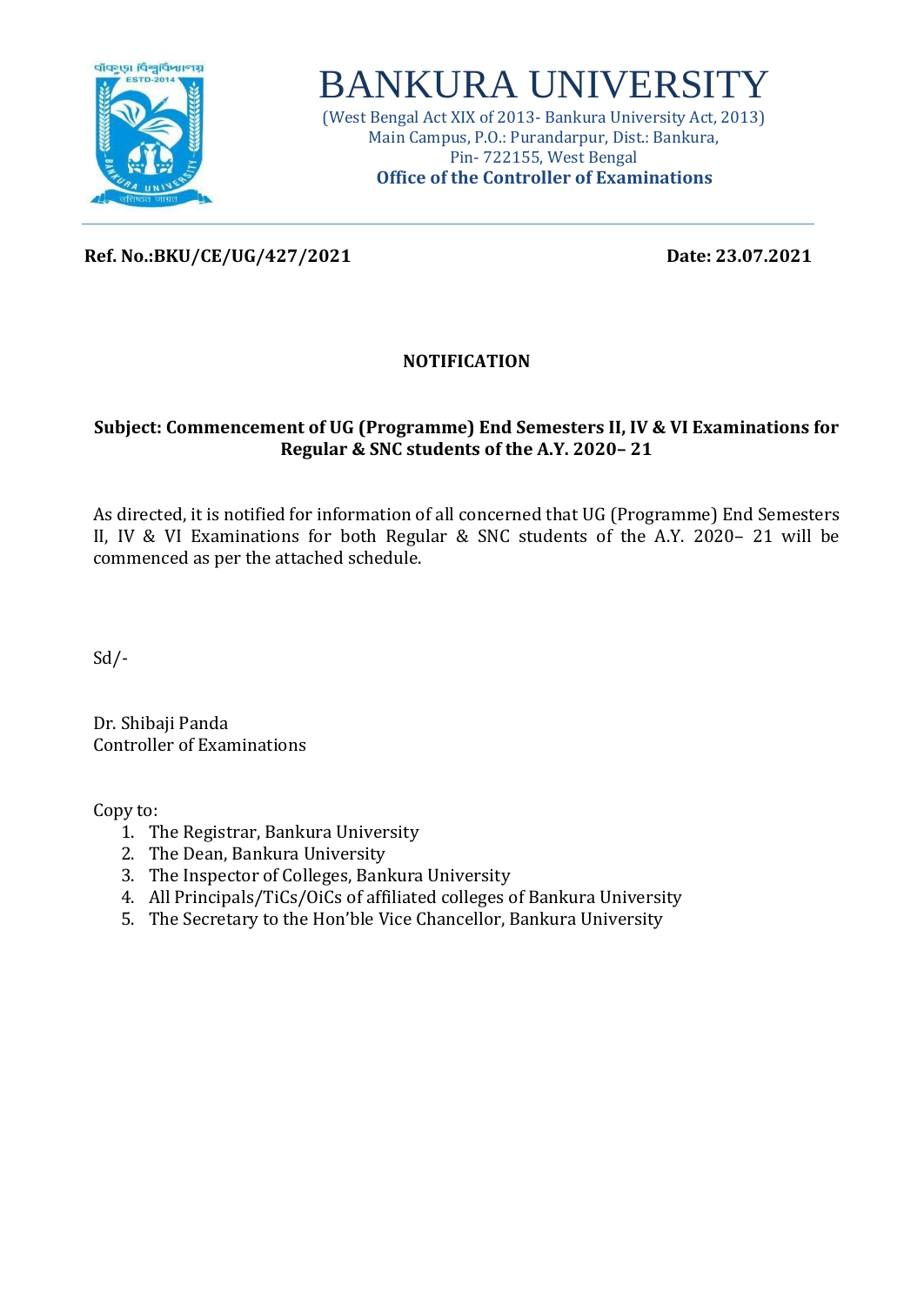

### BANKURA UNIVERSITY

#### **OFFICE OF THE CONTROLLER OF EXAMINATIONS** Date.: 23.07.2021

**ROUTINE OF PROGRAMME END SEMESTERS - II, IV & VI THEORY EXAMINATIONS OF THE A.Y. 2020-21**

| DATE &<br><b>DAY</b>     | 9 A.M. - 11:00 A.M.              |                           |                                             |                                                    | 11:30 A.M. - 1:30 P.M.                        |                                                                   | 2 P.M. - 4 P.M.                  |                                                                      |                                       |
|--------------------------|----------------------------------|---------------------------|---------------------------------------------|----------------------------------------------------|-----------------------------------------------|-------------------------------------------------------------------|----------------------------------|----------------------------------------------------------------------|---------------------------------------|
|                          | <b>Semester II</b><br>(1st Half) | Semester IV (1st<br>Half) | <b>Semester VI</b><br>(1st Half)            | <b>Semester II</b><br>Half)                        | (2nd Semester IV<br>Half)                     | $(2nd)$ Semester VI<br>(2nd)<br>Half)                             | <b>Semester II</b><br>(3rd Half) | <b>Semester IV</b><br>(3rd)<br>Half)                                 | <b>Semester VI</b><br>(3rd Half)      |
| Monday,<br>02.08.2021    | ENVIRONMENTAL<br>SCIENCE(P)      |                           |                                             |                                                    |                                               | BENGALI(P),<br>BOTANY(P),<br>COMMERCE(P)-DSE1B,<br>PHYSICS(P)     |                                  | <b>PHYSICAL</b><br>EDUCATION(P),<br>ECONOMICS (P)                    |                                       |
| Tuesday,<br>03.08.2021   |                                  |                           | ENGLISH(P),<br>SANTALI(P),<br>PHYSIOLOGY(P) |                                                    | SANSKRIT(P),<br><b>COMPUTER</b><br>SCIENCE(P) |                                                                   |                                  | BENGALI(P),<br>CHEMISTRY(P),<br>COMMERCE(P)-1D                       |                                       |
| Wednesday,<br>04.08.2021 |                                  |                           |                                             | COMMERCE(P)-1B                                     |                                               | <b>GEOGRAPHY (P)</b>                                              | <b>MIL COMMUNICATION</b>         |                                                                      | SOCIOLOGY(P),<br>POLITICAL SCIENCE(P) |
| Thursday,<br>05.08.2021  | BENGALI(P),<br>CHEMISTRY(P)      |                           |                                             |                                                    |                                               | MATHEMATICS(P),<br>PHYSICAL<br>EDUCATION(P),<br>COMMERCE(P)-DSE2B |                                  | SOCIOLOGY(P),<br>DEFENCE STUDIES(P)                                  |                                       |
| Friday,<br>06.08.2021    | SOCIOLOGY(P)                     |                           |                                             |                                                    |                                               | MUSIC(P)                                                          |                                  | ENGLISH(P),<br>MATHEMATICS(P),<br>COMMERCE(P)-2D,<br>SANTALI(P)      |                                       |
| Saturday,<br>07.08.2021  |                                  |                           |                                             | SANSKRIT(P)                                        |                                               | ENVIRONMENTAL<br>SCIENCE(P)                                       |                                  | HISTORY(P),<br>ZOOLOGY(P)                                            |                                       |
| Mondy,<br>09.08.2021     |                                  | GEOGRAPHY (P)             |                                             |                                                    |                                               | EDUCATION(P),<br>CHEMISTRY(P)                                     | PHYSICS(P),<br>PHILOSOPHY(P)     |                                                                      |                                       |
| Tuesday,<br>10.08.2021   |                                  |                           | PHILOSOPHY(P)                               | BOTANY(P),<br>ENGLISH(P)                           |                                               |                                                                   |                                  | ENGLISH-2 (P) -<br>(Arts & Commerce),<br>ENVIRONMENTAL<br>SCIENCE(P) |                                       |
| Wednesday,<br>11.08.2021 |                                  |                           |                                             | ENGLISH-1(P) - (Arts<br>& Commerce),<br>ZOOLOGY(P) |                                               |                                                                   |                                  |                                                                      | SANSKRIT(P)                           |
| Thursday,<br>12.08.2021  |                                  |                           |                                             | POLITICAL<br>SCIENCE(P)                            | BOTANY(P)                                     |                                                                   |                                  |                                                                      |                                       |